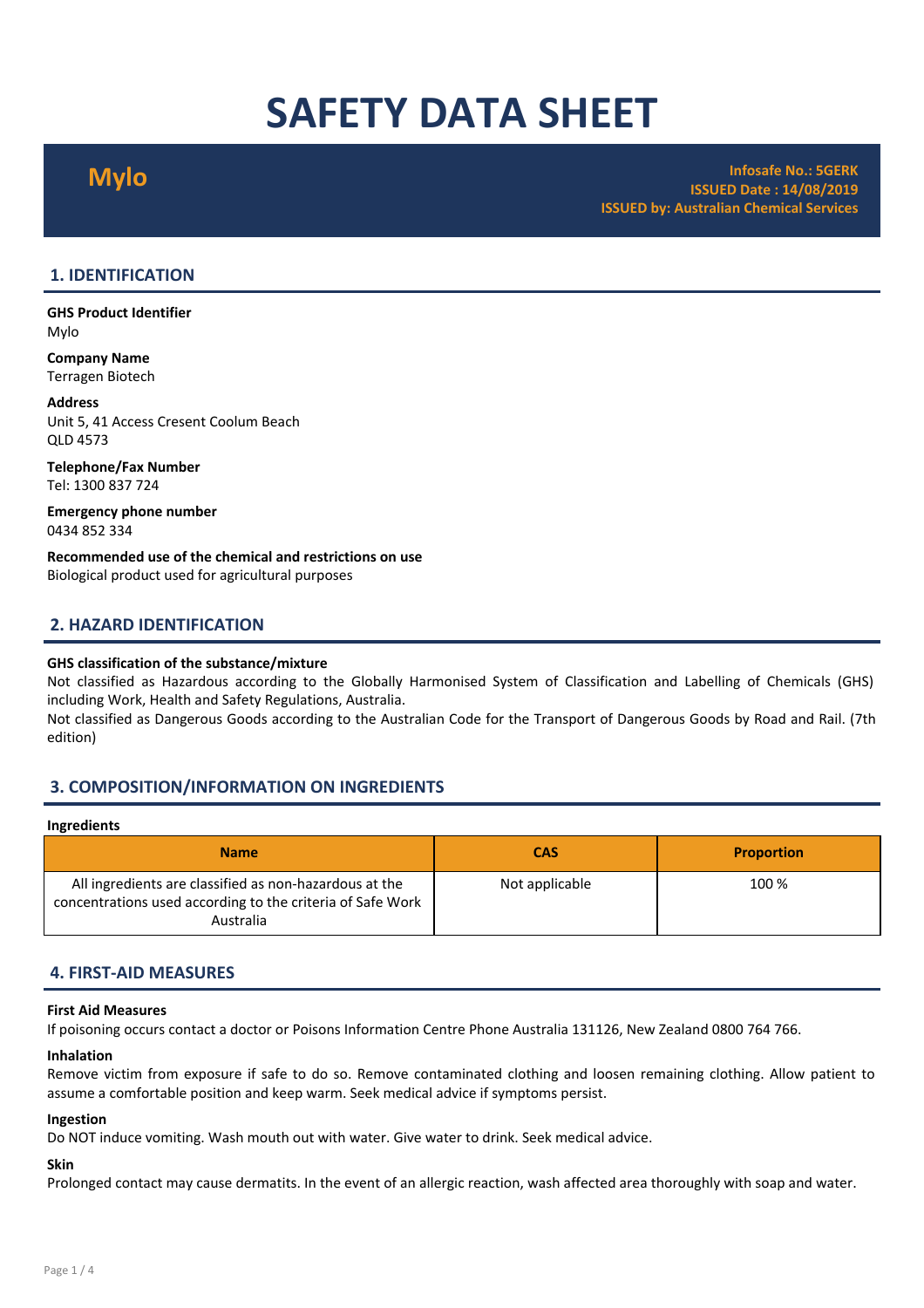### Eye contact

Hold eyelids open and irrigate continuously with water for 15 minutes. Seek medical advice.

#### First Aid Facilities

Use should be made of an on-site approved first aid kit if required in the first instance until medical assistance is forthcoming. Potable water should be available to rinse eyes or skin. Provide eye baths and safety showers.

#### Advice to Doctor

Treat symptomatically. Show this S.D.S. to the medical practitioner.

# 5. FIRE-FIGHTING MEASURES

#### Suitable Extinguishing Media

Small fire: Use dry chemicals, CO2, water spray or alcohol resistant foam. Large fire: Use water spray, water fog or alcohol resistant foam. Use equipment/media appropriate to surrounding fire conditions.

#### Hazards from Combustion Products

This product is non combustible. Fumes of decomposition products may be toxic and irritating.

#### Special Protective Equipment for fire fighters

Fire fighters to wear full body protective clothing with breathing apparatus. Deluge with water to cool containers. Evacuate area move upwind of fire.

# Hazchem Code

NA

# 6. ACCIDENTAL RELEASE MEASURES

#### Spills & Disposal

Avoid concentrated spillage from entering drains or watercourse. Remove for disposal in accordance with local waste management. Use suitable containers for disposal.

#### Personal Protection

No special requirements under normal use conditions.

#### Environmental Precautions

Review local regulations before release to the environment.

# 7. HANDLING AND STORAGE

#### Handling and storage

Store in a well ventilated cool, dry place away from direct sunlight.

#### Precautions for Safe Handling

When not being used, the product containers should be stored upright, and secured with the original closure. If transfer to another container becomes necessary ensure that the container is clearly labelled, the container is of a type suitable for the product, and is clean and free of other materials. Do not eat, drink or smoke in contaminated areas. Before eating, drinking or smoking, wash hands and remove contaminated clothing.

#### Additional information on precautions for use

Always use clean and dry equipment to dispense the product. Dispensers should be cleaned before and after use. All dispensers should be washed out after use.

# 8. EXPOSURE CONTROLS/PERSONAL PROTECTION

#### Occupational exposure limit values WSA exposure limits: None established

Biological Limit Values

None established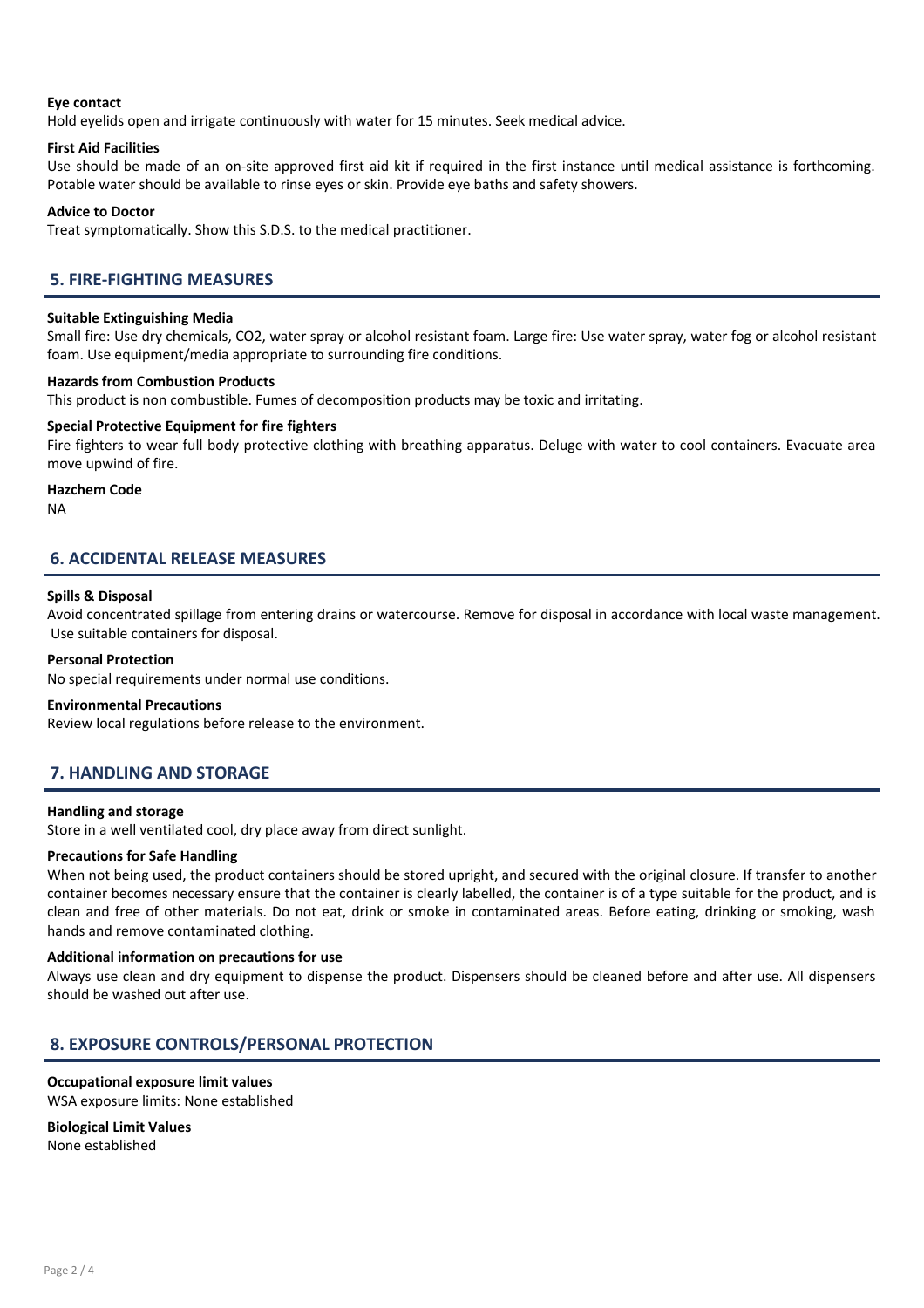#### Appropriate Engineering Controls

Ensure that adequate ventilation is provided. Maintain air concentrations below recommended exposure standards. Avoid generating and inhaling mists. Keep containers closed when not in use.

#### Personal Protective Equipment

Use sensible work practices that reduce operator exposure to the product.

# 9. PHYSICAL AND CHEMICAL PROPERTIES

Form

Liquid

Colour Light Brown / Tan

Boiling Point approximately 100°C

Specific Gravity 1.00 - 1.02

pH 3.8 - 4.2

Flash Point none

Flammability Non flammable

# 10. STABILITY AND REACTIVITY

#### Conditions to Avoid

Use only as directed. Store in accordance with directions given in Section 7 (Handling and storage) of this MSDS.

#### Possibility of hazardous reactions

This material is stable under normal conditions of storage and use.

# Other Information

Store in a cool, dry place

# 11. TOXICOLOGICAL INFORMATION

#### Ingestion

Will cause discomfort & irritation, possibly nausea

## Inhalation

Inhalation of fine mists cause irritation to the respiratory tract and nasal passages.

# Skin

Prolonged contact may cause dermatitis. Seek medical advice if allergic reactions develop.

# Eye

Will cause irritaion and reddening.

# Health Hazard

Health effects from likely routes of exposure.

# Chronic Effects

No long-term exposure effects are known.

# 12. ECOLOGICAL INFORMATION

# **Ecotoxicity**

No data is available on the product itself.